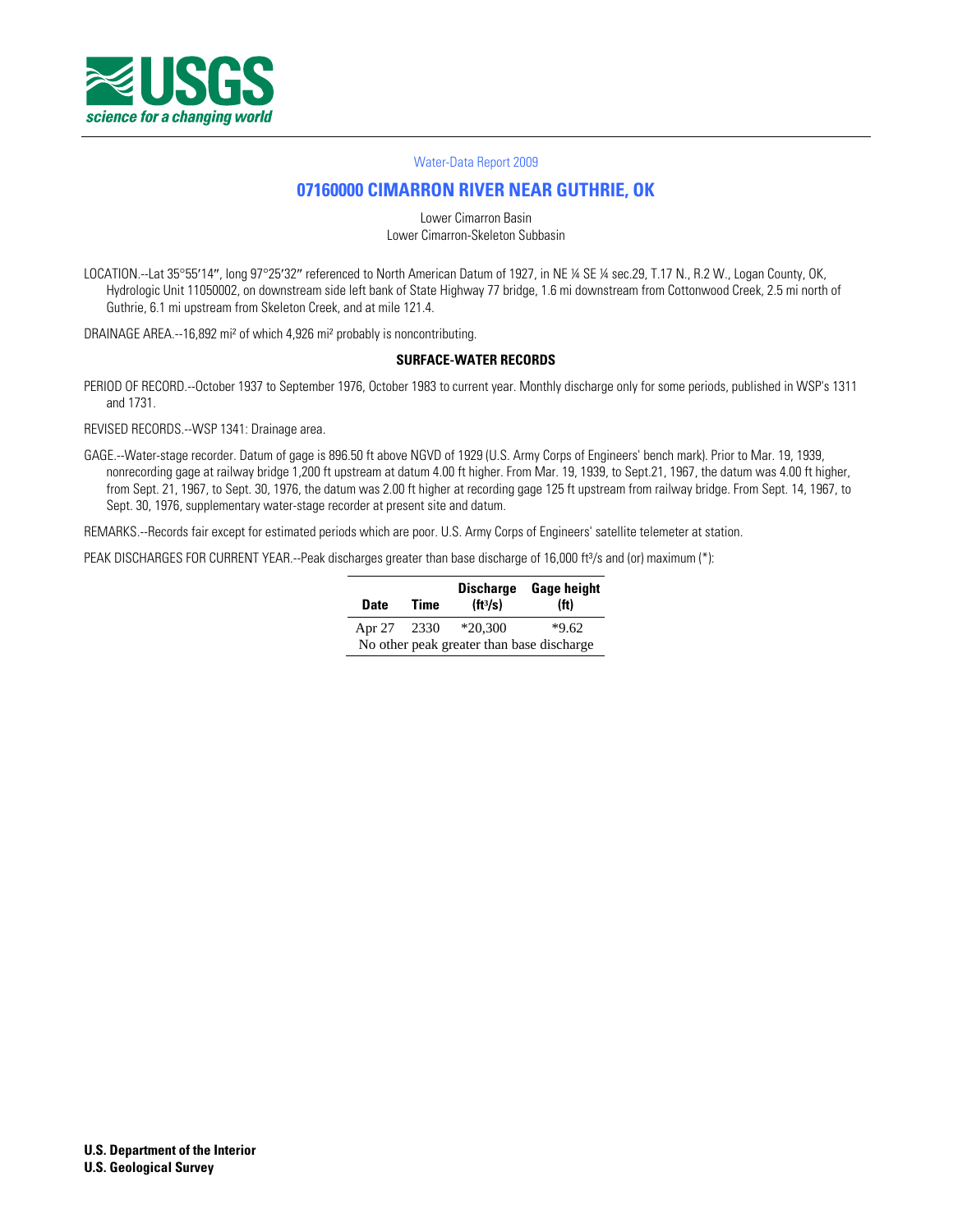#### Water-Data Report 2009

## **07160000 CIMARRON RIVER NEAR GUTHRIE, OK—Continued**

### **DISCHARGE, CUBIC FEET PER SECOND WATER YEAR OCTOBER 2008 TO SEPTEMBER 2009 DAILY MEAN VALUES**

| [e, estimated] |            |            |            |        |                          |            |         |         |        |        |        |        |
|----------------|------------|------------|------------|--------|--------------------------|------------|---------|---------|--------|--------|--------|--------|
| Day            | <b>Oct</b> | <b>Nov</b> | <b>Dec</b> | Jan    | Feb                      | <b>Mar</b> | Apr     | May     | Jun    | Jul    | Aug    | Sep    |
| 1              | 549        | 655        | 435        | 481    | 488                      | 359        | 764     | 4,290   | 521    | 310    | 1,140  | 455    |
| 2              | 531        | 643        | 428        | 468    | 454                      | 361        | 948     | 4,120   | 487    | 268    | 475    | 378    |
| 3              | 513        | 620        | 425        | 460    | 439                      | 363        | 1,270   | 3,580   | 472    | 251    | 295    | 343    |
| 4              | 495        | 593        | 417        | 451    | 413                      | 363        | 947     | 2,950   | 493    | 232    | 528    | 317    |
| 5              | 474        | 696        | 416        | 441    | 403                      | 363        | 810     | 2,350   | 473    | 233    | 514    | 322    |
| 6              | 494        | 1,230      | 414        | 438    | 394                      | 367        | 744     | 2,730   | 415    | 389    | 322    | 296    |
| 7              | 534        | 1,070      | 413        | 439    | 401                      | 362        | 667     | 2,530   | 393    | 268    | 571    | 290    |
| 8              | 559        | 704        | 411        | 440    | 409                      | 361        | 609     | 2,310   | 383    | 252    | 306    | 279    |
| 9              | 673        | 635        | 424        | 439    | 425                      | 363        | 563     | 1,890   | 370    | 234    | 201    | 449    |
| 10             | 864        | 623        | 425        | 439    | 655                      | 381        | 527     | 1,550   | 362    | 215    | 166    | 344    |
| 11             | 699        | 647        | 440        | 432    | 1,910                    | 523        | 502     | 1,330   | 374    | 184    | 933    | 448    |
| 12             | 601        | 661        | 439        | 427    | 1,580                    | 412        | 565     | 1,200   | 379    | 168    | 2,330  | 434    |
| 13             | 553        | 618        | 431        | 426    | 617                      | 395        | 1,090   | 1,100   | 372    | 154    | 803    | 3,840  |
| 14             | 595        | 594        | 439        | 420    | 515                      | 395        | 978     | 1,060   | 356    | 143    | 479    | 2,720  |
| 15             | 1,170      | 571        | 450        | 416    | 464                      | 390        | 802     | 1,020   | 347    | 136    | 406    | 2,080  |
| 16             | 3,700      | 547        | e440       | e400   | 434                      | 385        | 746     | 1,920   | 366    | 138    | 313    | 1,470  |
| 17             | 3,990      | 522        | e405       | 410    | 413                      | 382        | 788     | 4,220   | 472    | 151    | 251    | 1,020  |
| 18             | 2,670      | 500        | 442        | 410    | 403                      | 378        | 694     | 1,870   | 425    | 221    | 689    | 1,280  |
| 19             | 1,640      | 475        | 460        | 434    | 397                      | 379        | 666     | 1,230   | 346    | 167    | 4,170  | 821    |
| $20\,$         | 1,330      | 455        | 453        | 424    | 390                      | 378        | 724     | 1,010   | 344    | 136    | 4,650  | 951    |
| 21             | e1,150     | 440        | e440       | 413    | 381                      | 373        | 1,100   | 861     | 367    | 133    | 4,710  | 624    |
| 22             | e1,030     | 437        | e368       | 416    | 376                      | 369        | 1,680   | 761     | 365    | 128    | 3,240  | 469    |
| 23             | 959        | 433        | e368       | 415    | 370                      | 363        | 1,220   | 695     | 339    | 139    | 1,710  | 408    |
| 24             | 935        | 442        | e398       | 415    | 363                      | 1,270      | 913     | 647     | 333    | 154    | 1,070  | 376    |
| 25             | 881        | 439        | e445       | 412    | 366                      | 2,570      | 762     | 620     | 403    | 137    | 752    | 335    |
| 26             | 864        | 441        | 500        | 410    | 368                      | 1,120      | 675     | 603     | 377    | 127    | 583    | 310    |
| 27             | 811        | 437        | 512        | e370   | 367                      | 708        | 9,410   | 618     | 327    | 130    | 1,120  | 290    |
| 28             | 758        | 448        | 602        | e370   | 363                      | 1,020      | 13,600  | 693     | 379    | 173    | 1,520  | 269    |
| 29             | 719        | 442        | 615        | e390   | $\overline{\phantom{a}}$ | 1,020      | 11,400  | 624     | 378    | 422    | 938    | 259    |
| 30             | 686        | 439        | 549        | e440   | $\qquad \qquad - -$      | 773        | 6,880   | 605     | 380    | 1,070  | 837    | 237    |
| 31             | 665        | $---$      | 517        | 501    | $---$                    | 736        | $---$   | 568     | $---$  | 1,790  | 588    | $---$  |
| <b>Total</b>   | 32,092     | 17,457     | 13,921     | 13,247 | 14,558                   | 17,982     | 63,044  | 51,555  | 11,798 | 8,653  | 36,610 | 22,114 |
| <b>Mean</b>    | 1,035      | 582        | 449        | 427    | 520                      | 580        | 2,101   | 1,663   | 393    | 279    | 1,181  | 737    |
| Max            | 3,990      | 1,230      | 615        | 501    | 1,910                    | 2,570      | 13,600  | 4,290   | 521    | 1,790  | 4,710  | 3,840  |
| Min            | 474        | 433        | 368        | 370    | 363                      | 359        | 502     | 568     | 327    | 127    | 166    | 237    |
| Ac-ft          | 63,650     | 34,630     | 27,610     | 26,280 | 28.880                   | 35,670     | 125,000 | 102,300 | 23,400 | 17,160 | 72.620 | 43,860 |

### **STATISTICS OF MONTHLY MEAN DATA FOR WATER YEARS 1938 - 2009, BY WATER YEAR (WY)**

|             | Oct    | Nov    | Dec    | Jan    | Feb    | Mar    | Apr    | Mav    | Jun    | Jul    | Aua    | Sep    |
|-------------|--------|--------|--------|--------|--------|--------|--------|--------|--------|--------|--------|--------|
| <b>Mean</b> | .081   | 856    | 552    | 512    | 707    | .290   | 1.592  | 2.453  | 2.344  | 996    | 705    | 897    |
| <b>Max</b>  | 13.800 | 8.748  | 2.874  | 2.266  | 4.063  | 6.603  | 9.372  | 20.630 | 14.860 | 9.542  | 4.182  | 3,988  |
| (WY)        | 1987   | 1999)  | (1993) | (1993) | (1987) | (1998) | (1999  | 1993)  | (1995  | (2007) | (1995) | (1989) |
| Min         | 0.79   | 0.70   | . 39   | 6.38   | 21.7   | 24.7   | 66.5   | 63.0   | 58.6   | 9.58   | 26.1   | 8.03   |
| (WY)        | (1953) | (1955) | 1955   | (1940  | (1957  | (1955) | (1956) | 1971)  | (1953) | (1954) | (1943) | (1954) |